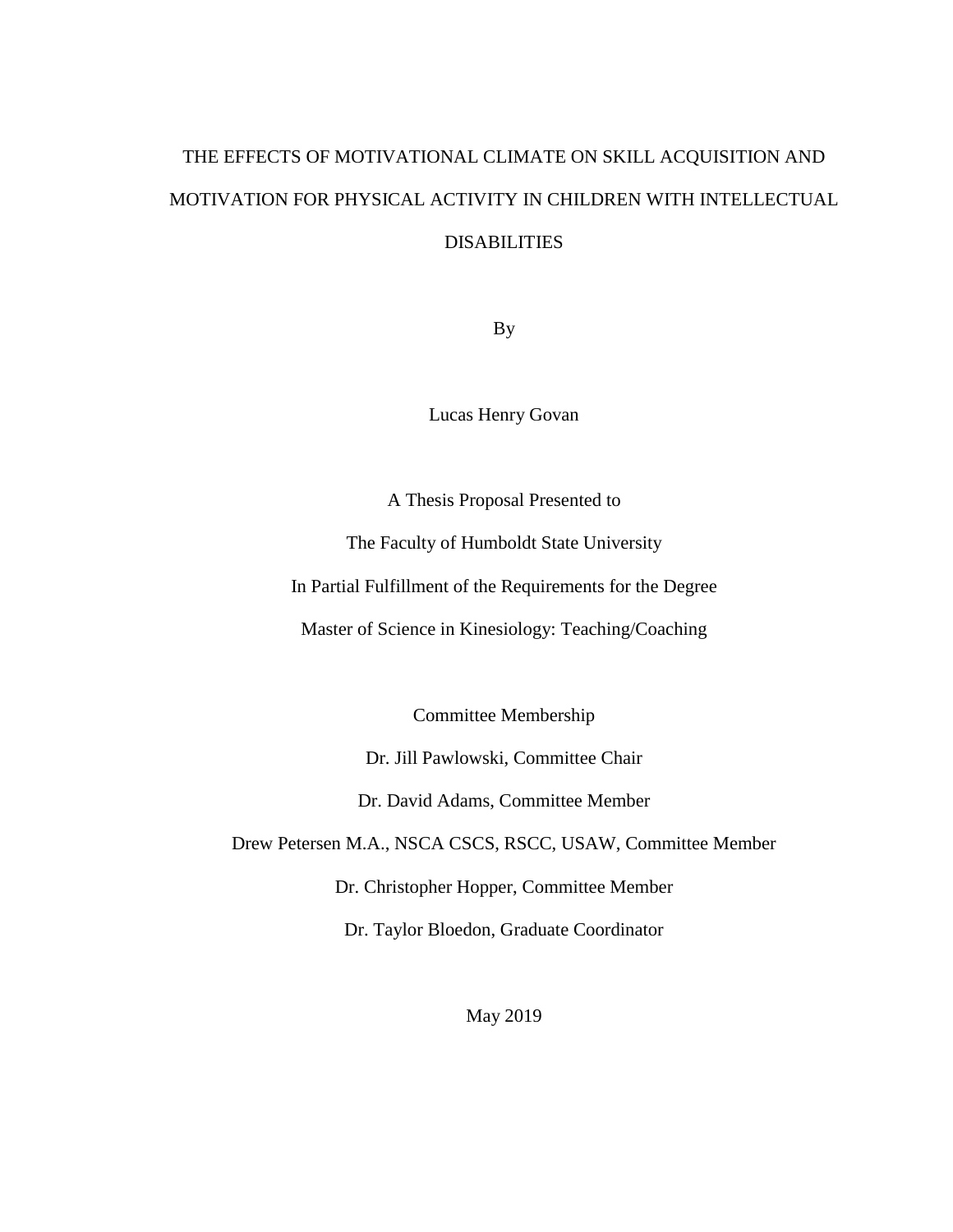#### ABSTRACT

# THE EFFECTS OF MOTIVATIONAL CLIMATE ON SKILL ACQUISITION AND MOTIVATION FOR PHYSICAL ACTIVITY IN CHILDREN WITH INTELLECTUAL DISABILITIES

#### Lucas Henry Govan

Increasing physical activity participation among children with disabilities is critical for developing healthy lifestyles. Motivation can influence the amount of physical activity a person participates in. Establishing motivational climates that emphasize individual progress and outcomes can result in improvements of affective responses of engaging in an activity which, in turn, can increase the likelihood of continued participation. While the relationship between motivational climate and mood has been researched in children without disabilities, little research has been done on the impact of motivational climates for children with disabilities. Therefore, the purpose of this study is to examine the effect that a motivational climate has on gross motor skills. Motivational climate the structure of the social environment with regard to the way that it influences individuals' motivation and motivational processes. In achievement goal theories it is typically described in terms of the extent to which the environment is oriented towards promoting task mastery and learning goals or social comparison and performance goals (Lochbaum & Stevenson, 2014). is defined by has on a child with an intellectual disability as it relates to physical activity. Participants for this study will include five children with disabilities recruited from an adapted physical activity program. Participants will be prompted in either a skill acquisition or outcome orientation

ii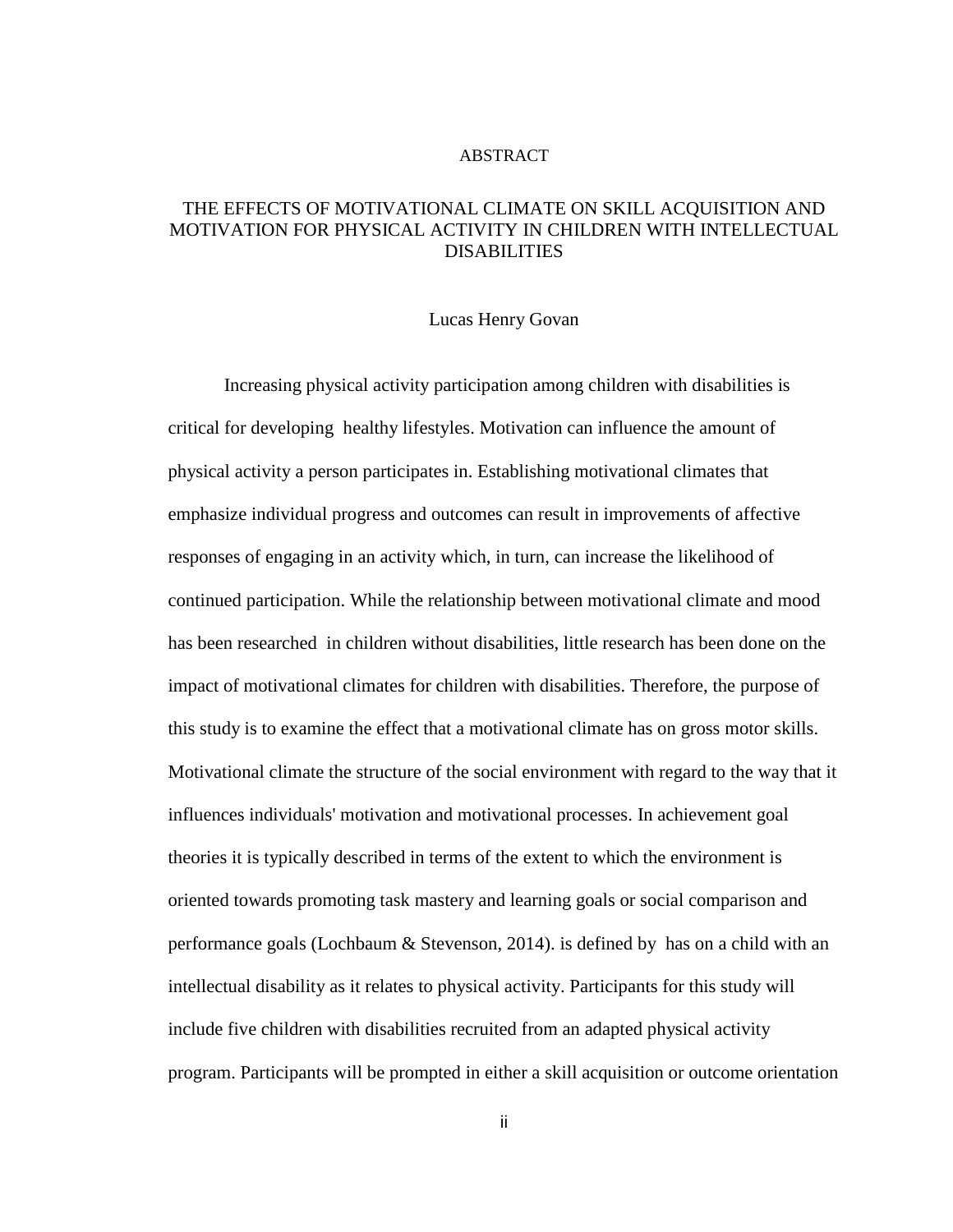motivational climate by the researcher before being asked to perform a task in an ABA sequence. Child's enjoyment of the task and successful completion will be assessed and compared between the two motivational climates using a visual analysis.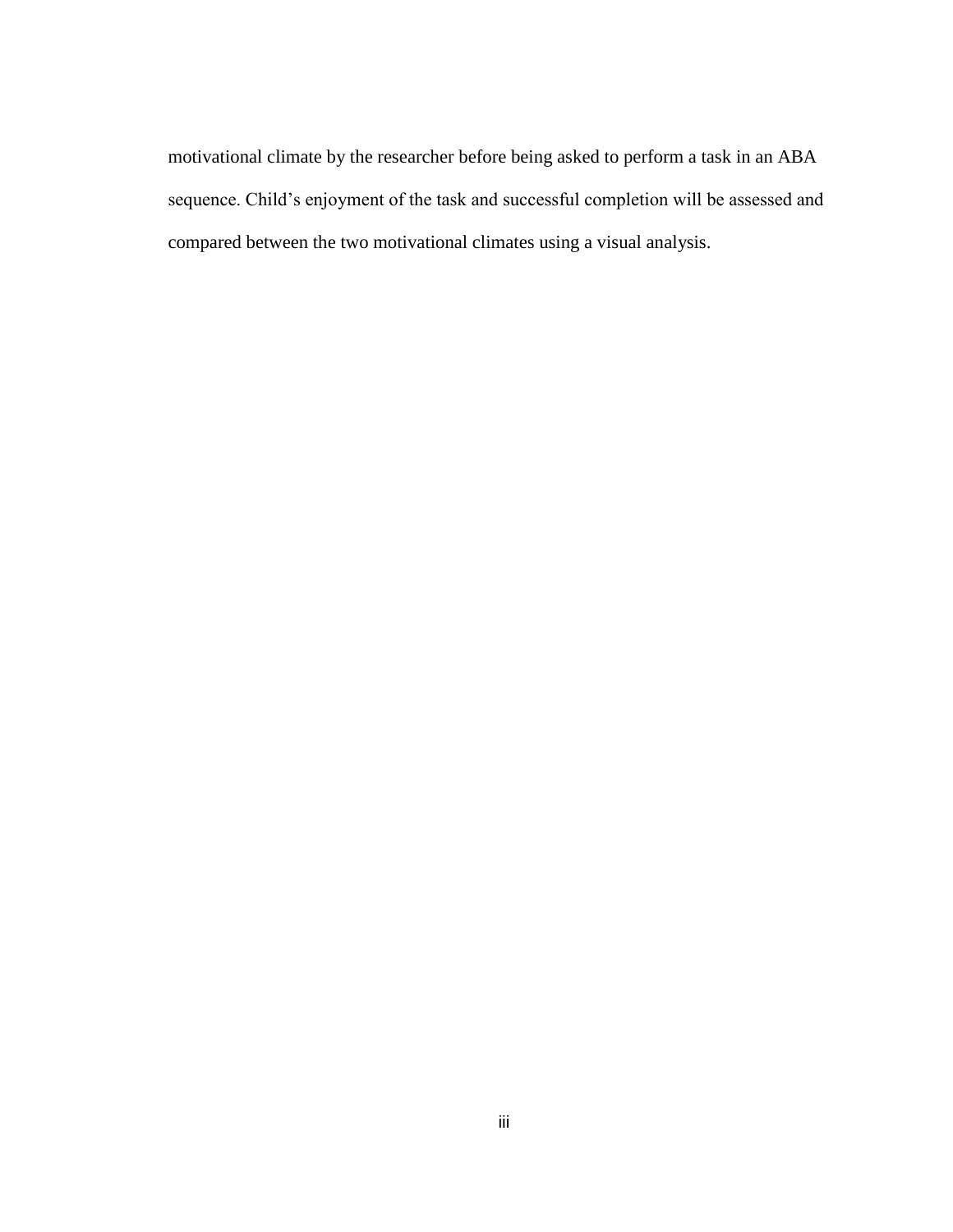# TABLE OF CONTENTS

| PRESENT LEVEL OF PHYSICAL ACTIVITY IN CHILDREN WITH DISABILITIES  3 |  |
|---------------------------------------------------------------------|--|
|                                                                     |  |
|                                                                     |  |
|                                                                     |  |
|                                                                     |  |
|                                                                     |  |
|                                                                     |  |
|                                                                     |  |
|                                                                     |  |
|                                                                     |  |
|                                                                     |  |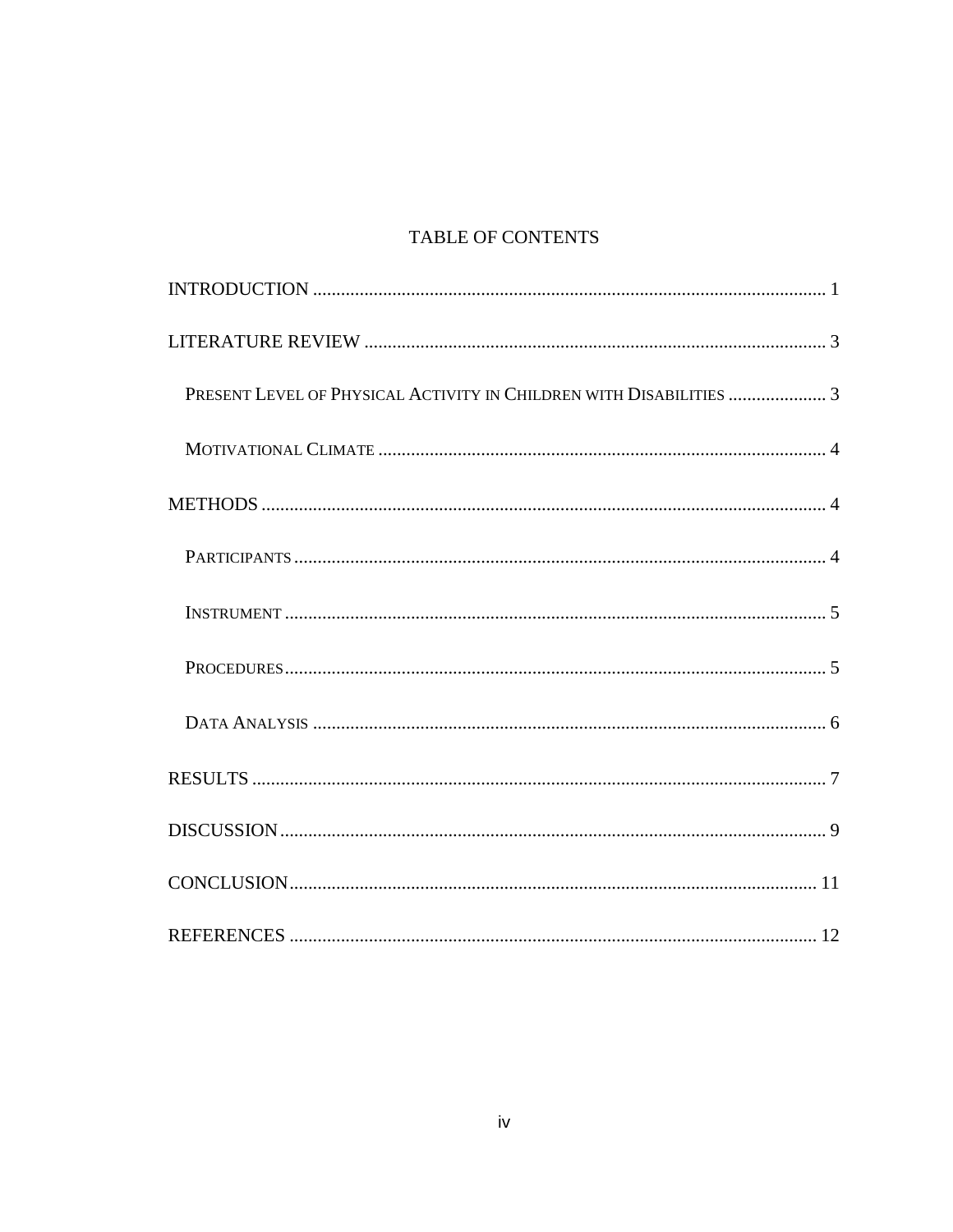#### INTRODUCTION

<span id="page-4-0"></span>Students with intellectual disabilities tend to get overlooked when it comes to physical activity participation leaving them with a lack of opportunities to develop basic motor skills and understanding of how the body works (Fuchs,Fuchs,, & Kazdan, 1999). Children who have an intellectual disability are 86% more likely to participate in either little or no physical activity compared to a person without an intellectual disability (Robertson, Emerson, Baines, & Hatton, 2017). One of the main reasons for this lack of physical activity is due to a lack of motivation as a result of applying ineffective motivational strategies or not using motivational strategies at all (Kanfer & Ackerman, 1989; Morgan & Carpenter, 2002). There are two distinct motivational climates, skill acquisition and goal outcome motivation. Both strategies have been shown to be effective in general educational and physical activity settings for children without disabilities, however more research is needed to understand the effects of motivational climate for children with disabilities in physical activity settings (Kanfer & Ackerman, 1989; Morgan & Carpenter, 2002).

Skill acquisition motivation is defined as the ability to learn, develop and control skills to perform better in sports and physical activity settings (Newell, 1991). For example, if a child needs to complete three successful phases of a movement to kick a soccer ball (i.e. approach, strike, follow-through), the motivational climate will primarily be focused on the accomplishments of those three phases rather than the result of the kick (i.e. the ability to move the ball in the appropriate direction). Comparatively, goal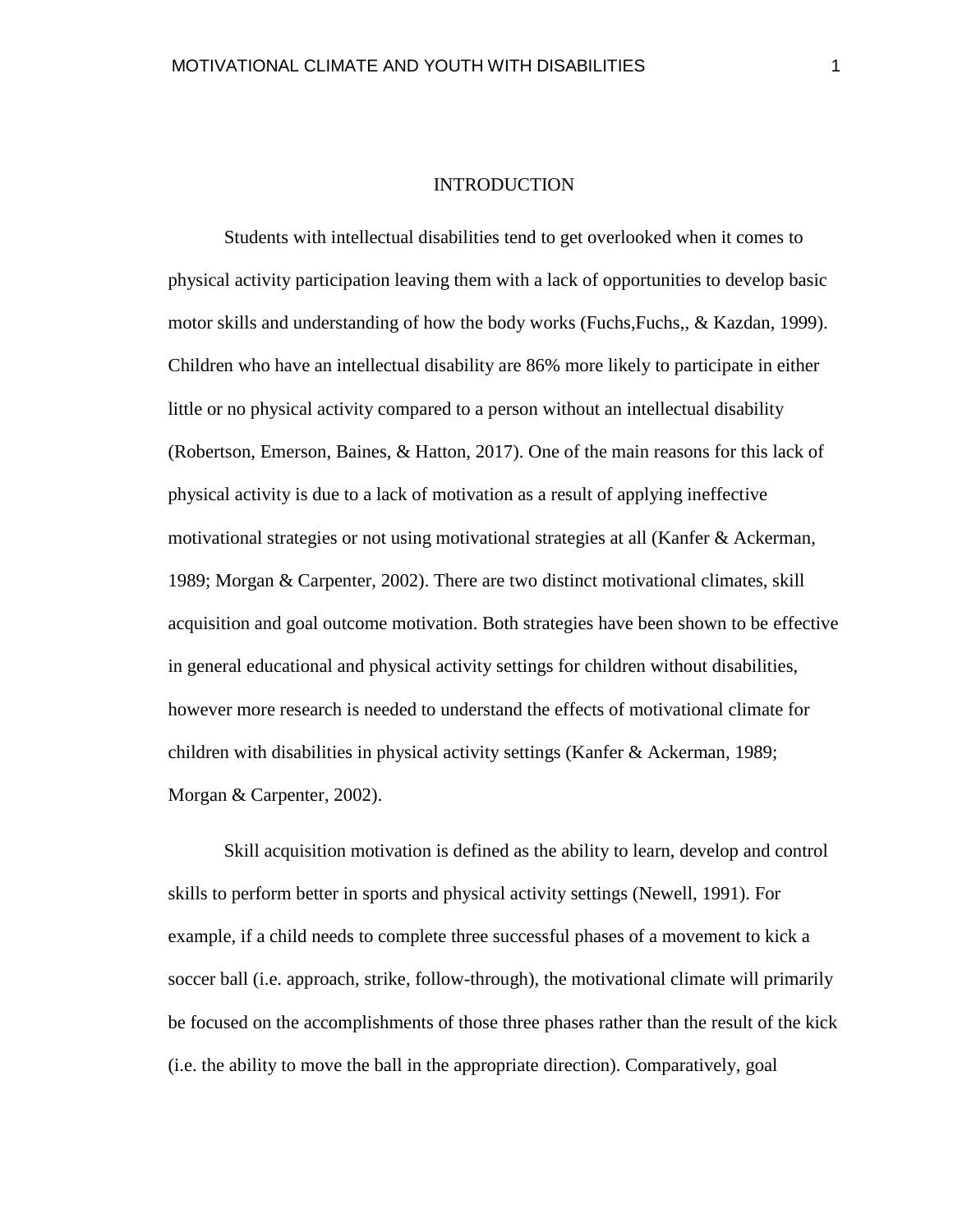outcome motivation primarily focuses on the result of the kick rather than the technique used on the ball (Newell, 1991). This means that even though a child may not successfully complete all three phases of the kicking movement, the child will receive positive feedback as long as the ball ends up in the intended target area. In previous studies, motivational climate has demonstrated positive outcomes, such as an increase in physical activity, as well as, increased enjoyment levels (Valentini & Rudisill, 2004). Therefore, the purpose of this study is to examine the effect of motivational climate on gross motor skills of a person with an intellectual disability. The researchers hypothesize that by creating a more goal outcome oriented motivational climate for children with intellectual disabilities, they will demonstrate more enjoyment of performing the skill, as well as,an increase of successful completion of the skill.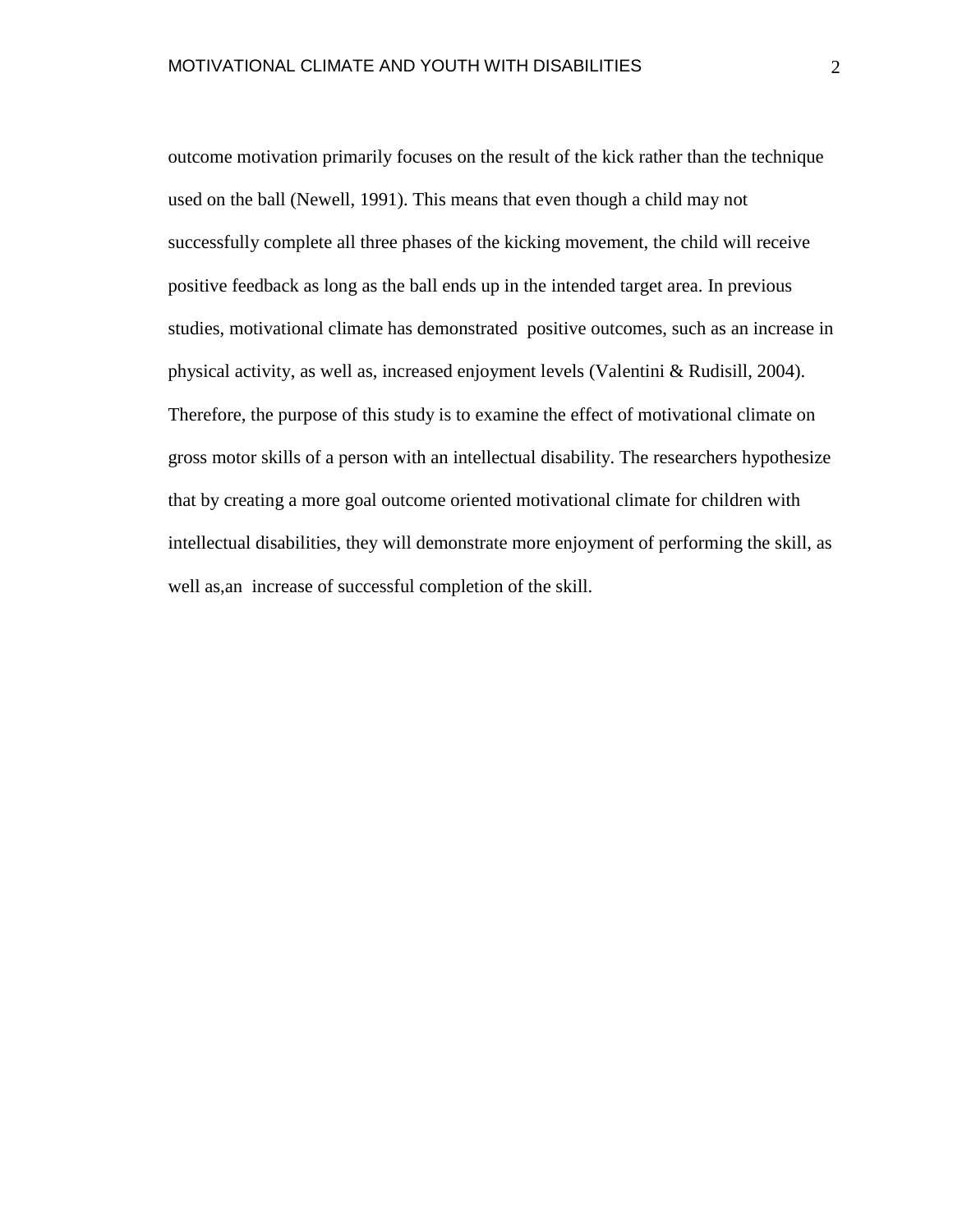### LITERATURE REVIEW

<span id="page-6-1"></span><span id="page-6-0"></span>Present Level of Physical Activity in Children with Disabilities

Being physically active increases the life expectancy and improves many aspects of a person's life including mental, physical, and social health (Robertson, Emerson, Baines, & Hatton, 2017). Compared to children without disabilities, children with disabilities are three times more likely to develop a chronic disease or illness that is correlated with low physical activity levels (Sothern, Hunter, Suskind, Brown, Udall Jr, & Blecker, 1999). Children that live a more physically active life tend to be at lower risk for chronic disease, have a healthier body mass index, and improved mental and emotional health (Lochbaum & Stevenson, 2014). Mental health can deteriorate or even fail to develop properly without the implementation of physical activity (Kanfer & Ackerman, 1989). This lack of physical activity can lead to anxiety, depression, nervousness, low self-esteem, panic attacks, and eating disorders (Sothern, et al.,1999). As a result, the combination of no physical activity and the toll of poor mental health can be a burden to a child's development, thus hindering their ability to live a healthy lifestyle. Therefore a preventative factor for all of these health risks is regular physical activity. In addition, creating an adherence to physical activity is more likely to benefit the participants community that surrounds them (i.e. friends and family) by starting to participate in higher levels of physical education (Fuchs, Fuchs, & Kazdan, 1999).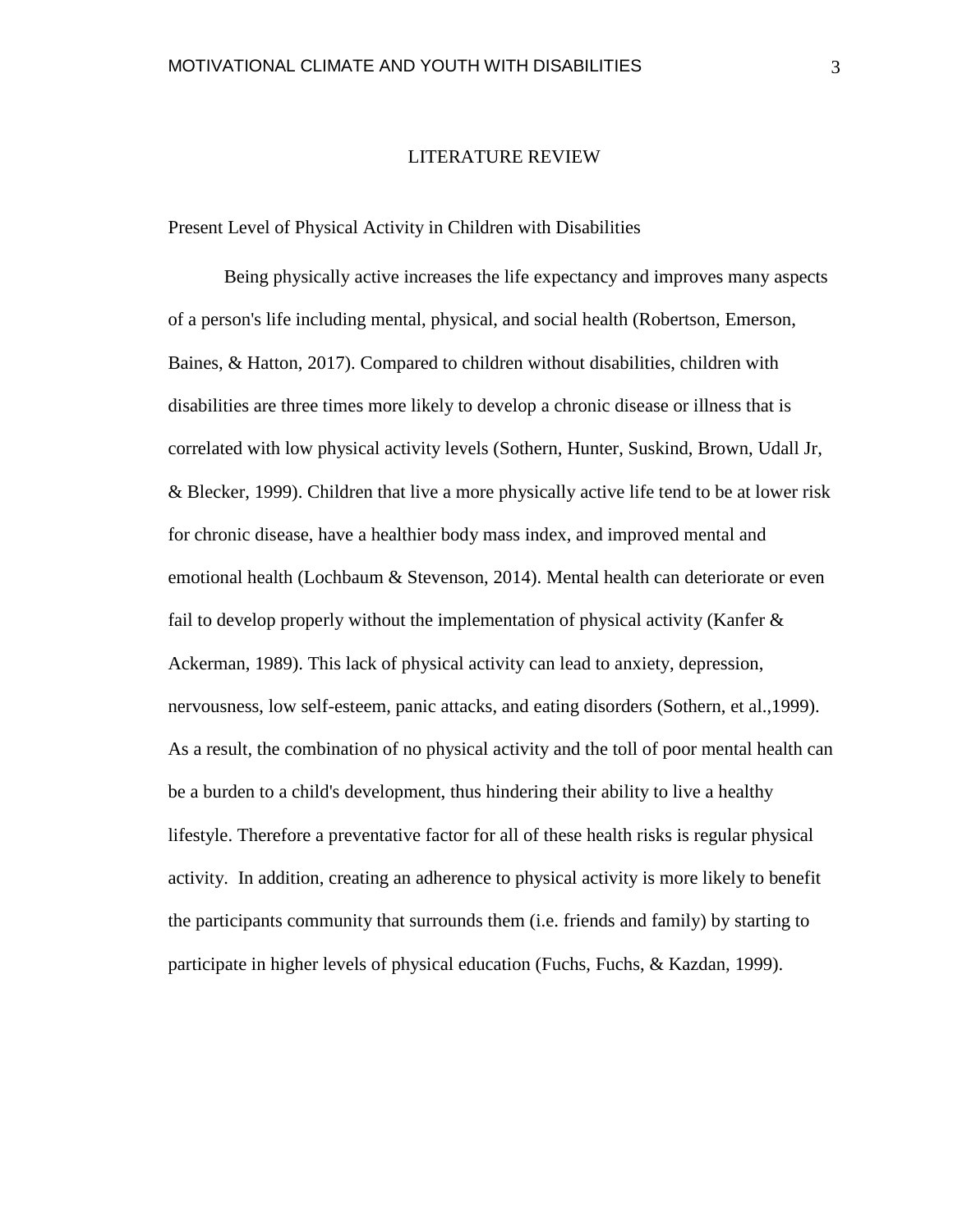### <span id="page-7-0"></span>Motivational Climate

A positive motivational climate increases a person's physical activity levels, metacognition, and other process-oriented factors (Langan-Fox, Armstrong, Balvin, & Anglim, 2002). By going through a program that establishes a positive motivational climate, participants demonstrated a higher adherence to progressive exercise, improved attitude, task orientation, and preface for taking on challenging tasks (Morgan  $\&$ Carpenter, 2002; Sothern et. al, 1999). In addition, motivation can be a driving force for a person to persist and succeed or fail a task; however, outside factors, such as emotions and environmental barriers, may cause the motivational climate to shift and require a different kind of strategy to be applied (Langan-Fox et al., 2002).

## **METHODS**

## <span id="page-7-2"></span><span id="page-7-1"></span>Participants

Five children between the ages of six and 14 who had an intellectual disability will be recruited for this study. Participants in the study will be enrolled in the Humboldt State FitFam Program which included a 5- day adapted physical activity program for children with disabilities. Children were able to effectively communicate in English to participate in this study.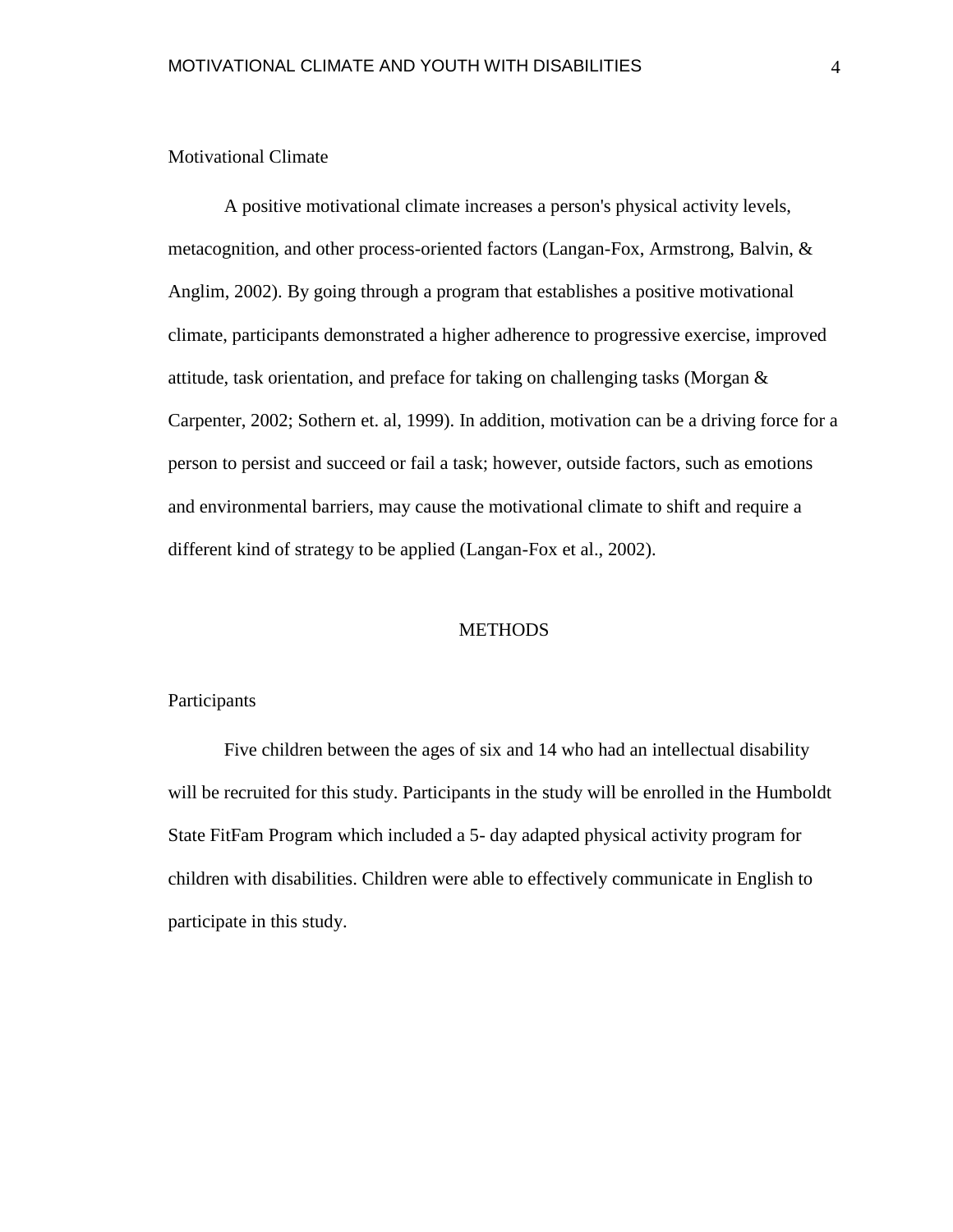# <span id="page-8-0"></span>Instrument

The data of how much the participant is motivated is tracked using verbal questions with pictorial responses as well as the use of verbal and visual teaching strategies that the participants can identify as being how much they enjoyed doing the activity. The pictorial response choices consisted of five faces that depict a range of facial expressions to indicate levels of enjoyment. The responses from the participants were recorded by the researcher.

Skill acquisition was recorded by a checklist system. This checklist was tracked and recorded the number of successful attempts a participant had during an activity. Success was tracked based on both process (i.e., phases of movement, outcome measurements).

# <span id="page-8-1"></span>Procedures

Before participating in the study, consent forms were signed by the parents and verbal assent will be obtained from the child. The Humboldt State University FitFam Program was a week long program that consists of five different sessions. Each session focused on a certain theme of skills (e.g. throwing, catching, kicking, balancing, provide last skills.) and included fitness activities, skill acquisition, and cooperative games. Motivational climates were presented on alternating days following an ABA format. The sequence of presentation was randomized for each participant by having each participant or the researcher (just be clear who is drawing) randomly drawing a letter to establish the initial climate.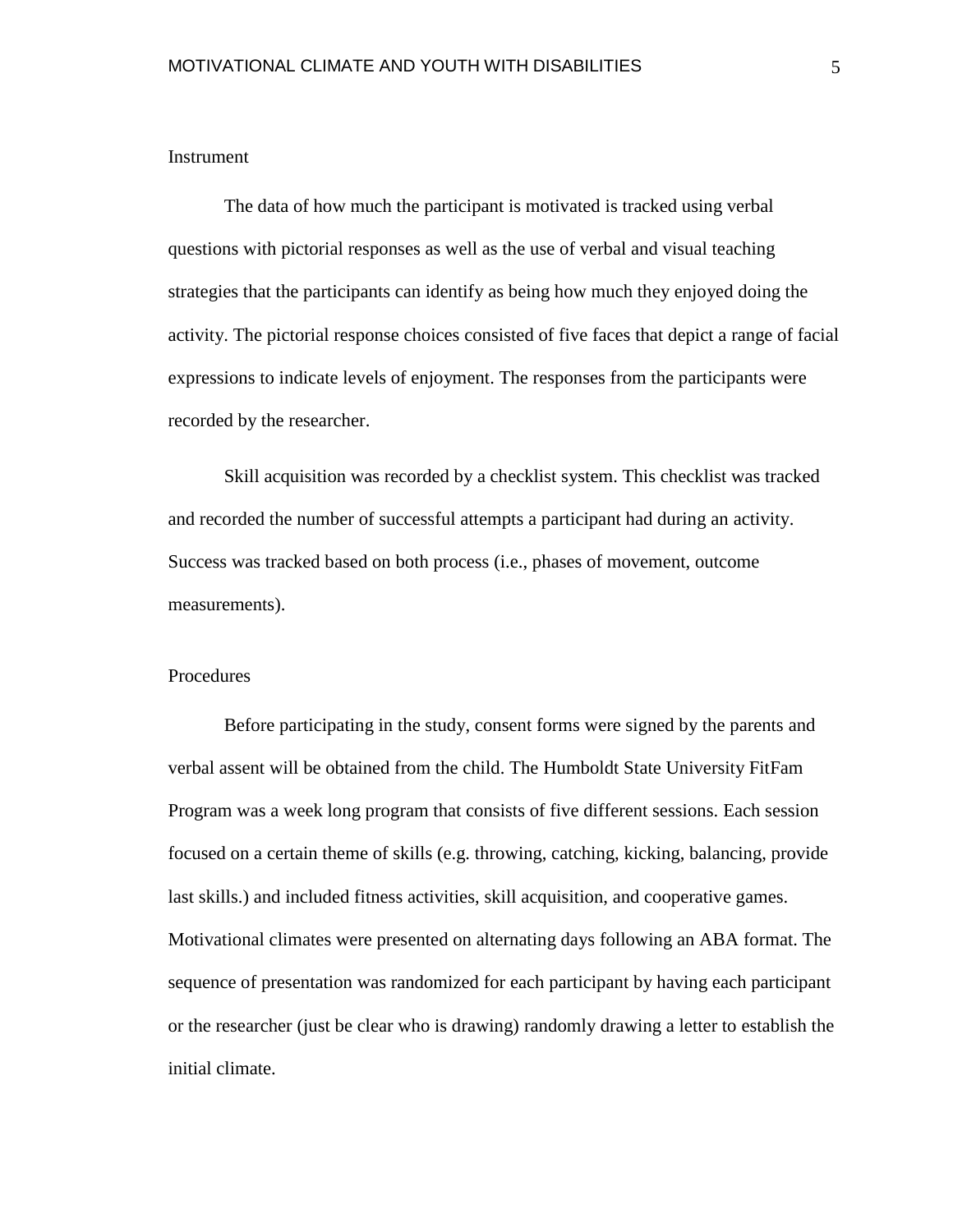During these sessions, the researcher created a motivational climate for the participant via verbal prompting of the gross motor skills and encouragement, as well as, provide feedback through verbal cues. For example, to create a goal outcome climate, the researcher emphasized the outcome of the task by instructing the child to concentrate on the outcome rather than the steps in performing the task. Visual cues of the what the final outcome looked like was demonstrated by the researcher so that the participants will be prompted on what the final outcome should look when applying the correct steps to complete the skill. With successful completion of the task, the researcher provided positive verbal feedback to reinforce the goal climate with the participant. To establish a skill acquisition climate, the researcher instructed the child to think about the process of completing the skill rather than the outcome of the skill and emphasize the importance of performing the skill correct form a motor functioning standpoint. This climate was reinforced by providing feedback for the child on what aspects of the motor skill they completed correctly and what aspects they did not complete correctly with feedback on how to improve the skill form a motor standpoint. Once each participant finished a task, they were asked to grade their enjoyment level and the researcher will assess task success.

# <span id="page-9-0"></span>Data Analysis

Change in enjoyment and skill acquisition is presented through graphical depiction of ABAB designs. Microsoft Excel was utilized to create these graphs. Success rates will also be provided to describe study outcomes.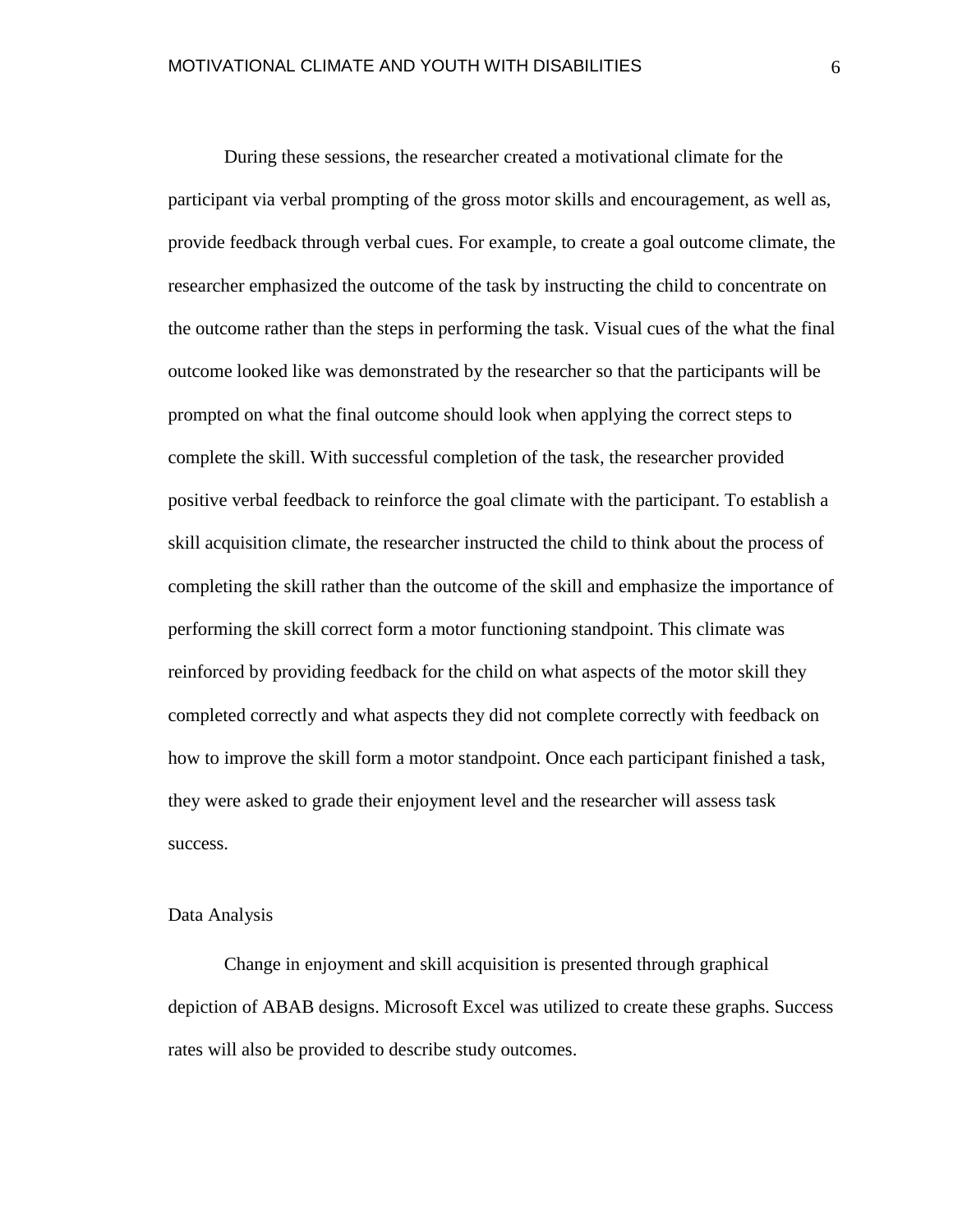#### RESULTS

<span id="page-10-0"></span>The bar graph above depicts the three participants that accurately recorded data during both trials. Participant one had six successful attempts (60% success rate) without any sort of motivation or prompting. During trail two, participant one had six successful attempts (60% success rate) with motivation implementation as well as verbal prompting. Participant two had only two successful attempts (20% success rate) during the first trial. However, with motivational cues introduced, they were able to complete seven attempts successfully (70% success rate). Participant three completed 4 attempts successfully showing a 40% success rate on the first trial without motivation. During participant 3's second trial, when motivation was introduced, they complete three attempts successfully which is a 30% success rate. In conclusion the participants averaged 4.3 successful attempts (43% success rate) without any sort of motivation, while averaging 5.3 successful attempts (53% success rate) when receiving motivation before each attempt at a skill.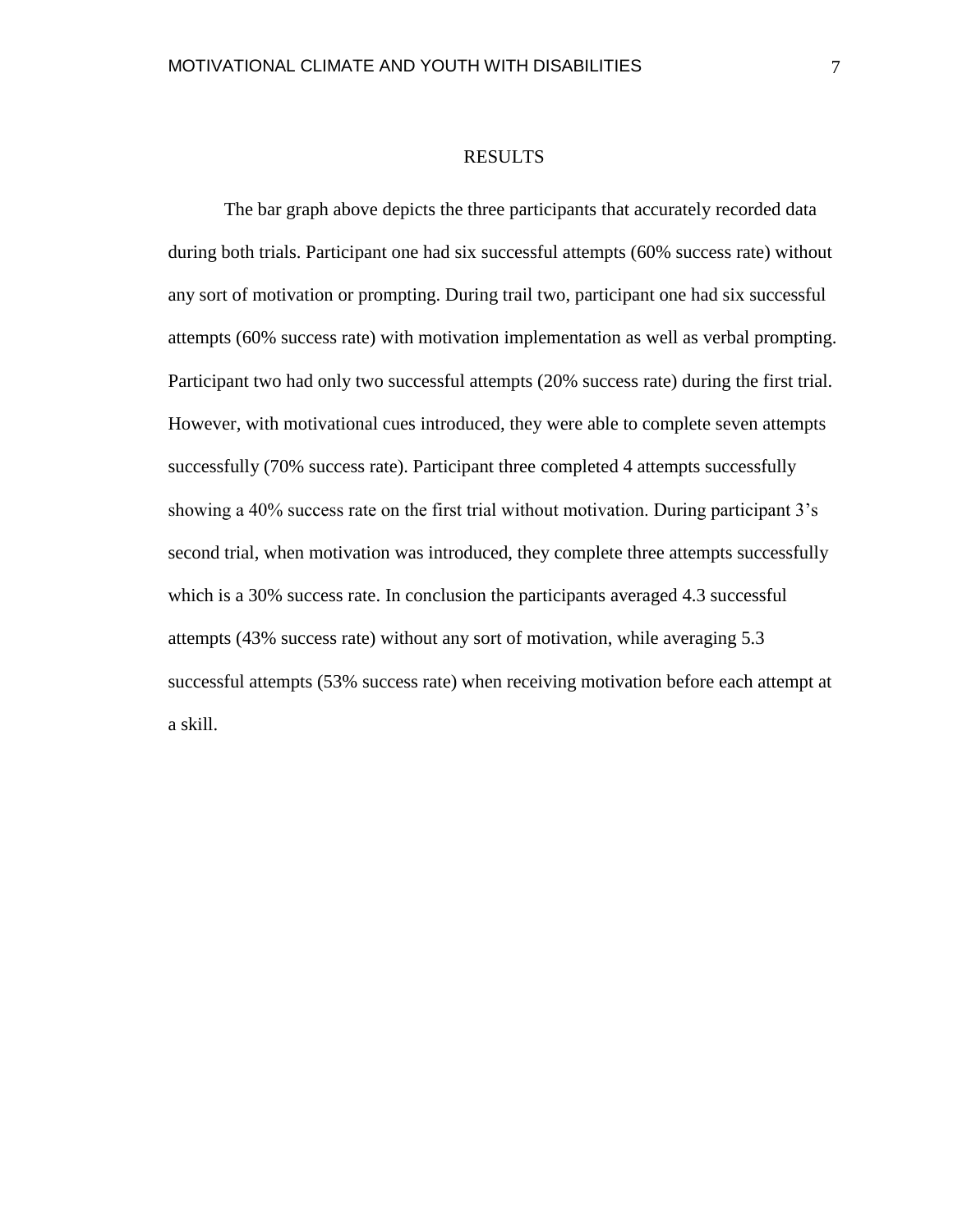

Successful Attempts With and Without Motivational Cues

# Alternative Text

This bar graph shows the successful attempts of gross motor skills when receiving motivation versus not receiving motivation.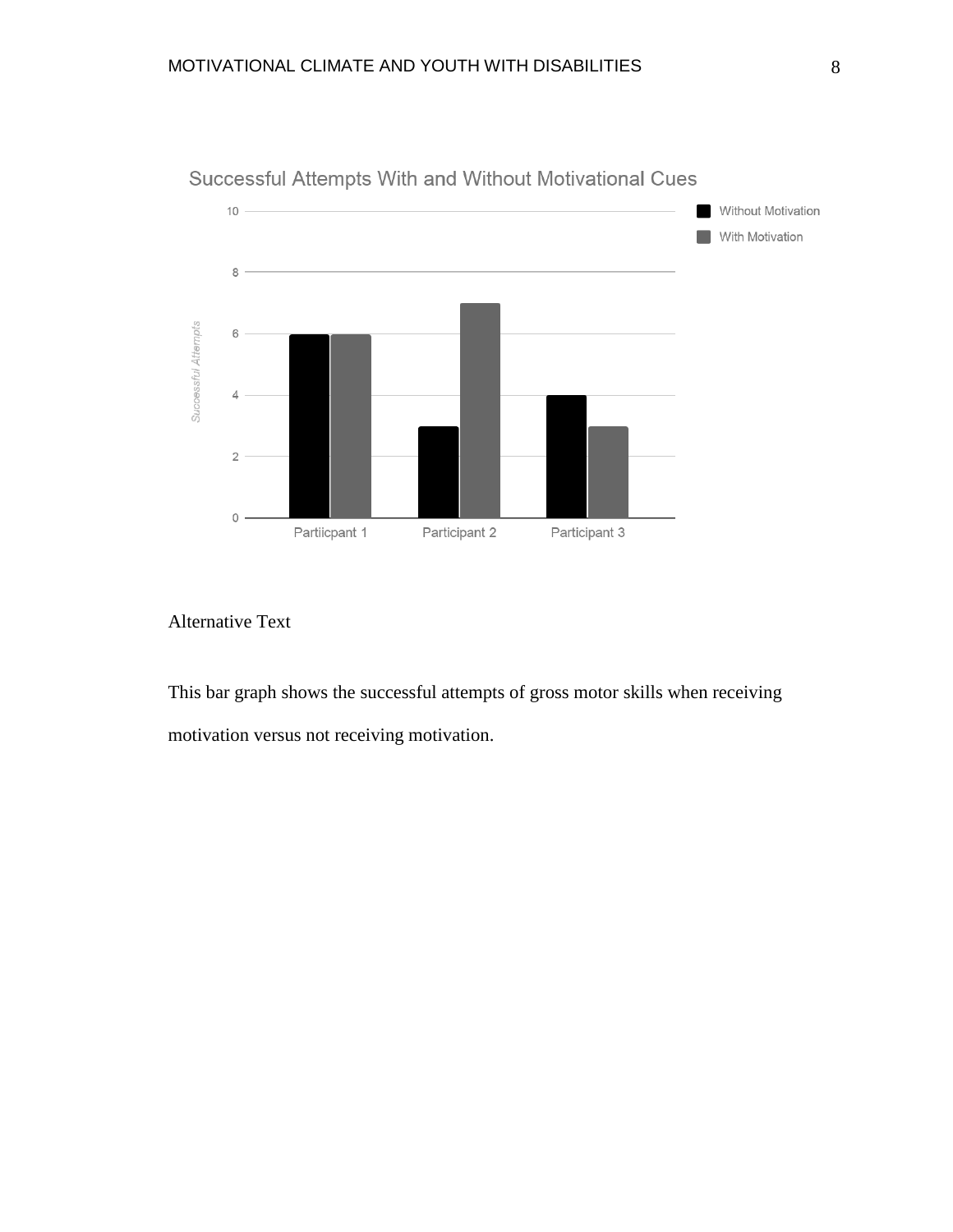#### DISCUSSION

<span id="page-12-0"></span>Over the course of the study, data collection was hindered by several factors. First, the program was understaffed causing the researcher to reduce the number of participants in the study. In hindsight, the best option for the researcher should have to been to designate an aid to each participant and have the test subject go through the lists of tests together on one day without motivational methods being implemented, and then come back the next day and introduce the motivational strategies and compare the data recorded to the first day.

Additionally, increasing the duration of the program from one week to two weeks would allow the researcher could collect all the data himself by testing one subject each day, and have the first week of the program serve as the control and the second week serve as the experimental condition.

As it relates to the literature, the study both confirmed claims as well as contradict them. As for the children's present level of performance, all participants in the study showed a present level of physical activity that was lower than their age group. When doing informal questioning, two out of the three participants explained that a majority of their physical activity comes from doing programs such as HSU Fit and the Fit Fam Program. Although these programs provide adequate physical activity for participants of all ages and abilities, they unfortunately do not continue on a year round basis lacking the necessary hours needed to consider a child's physical activity level to be healthy. Thus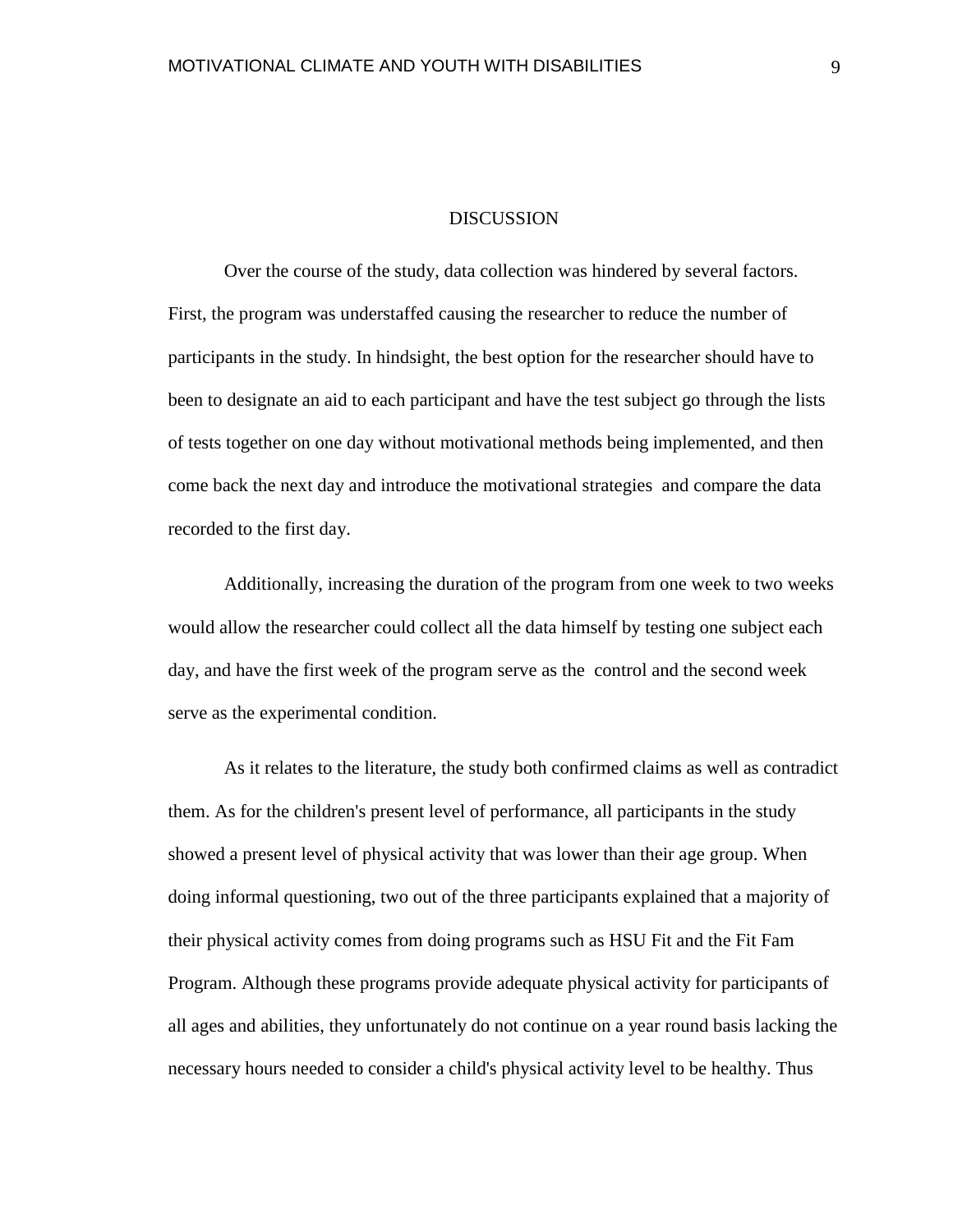leading to an increased risk of chronic illness, cardiovascular disease, and lower life expectancy. Other studies have shown the with the support of a mastery motivational climate to improve obese and overweight children's participation in physical activity, subjects enjoyment and commitment to physical activity improved P=.222 (Griffin, Meaney, & Hart, 2013).

However, the literature for Motivational Climate and Achievement Goals showed to be inconclusive when compared to the data gathered from the study. Motivational Climate was tested because a motivational climate emphasizes the improvement of a personal motor skill in the physical domain (Braithwaite, Spray, & Warburton 2011). Motivational Climate was inconclusive mainly due to the fact that the participants at the time of the data gathering were more focused on eating rather than completing the physical activities being asked of them. This made creating an effective motivational climate to have an impact of the achievement goals difficult. There was little to no improvement to outside factors, such as emotions, improved attitude and task orientation like the research induced. According to a study by Liukkonen, Barkoukis, & Jaakkolal, where the researchers studied motivational climate interventions in physical education, they showed a small positive effect for test subjects that were exposed to motivational climates. The achievement goals proved to be another variable that study contradicted towards the research.

In addition, having a designated time to test the subject would have been ideal. The original time to test the subjects was during their lunch time which unfortunately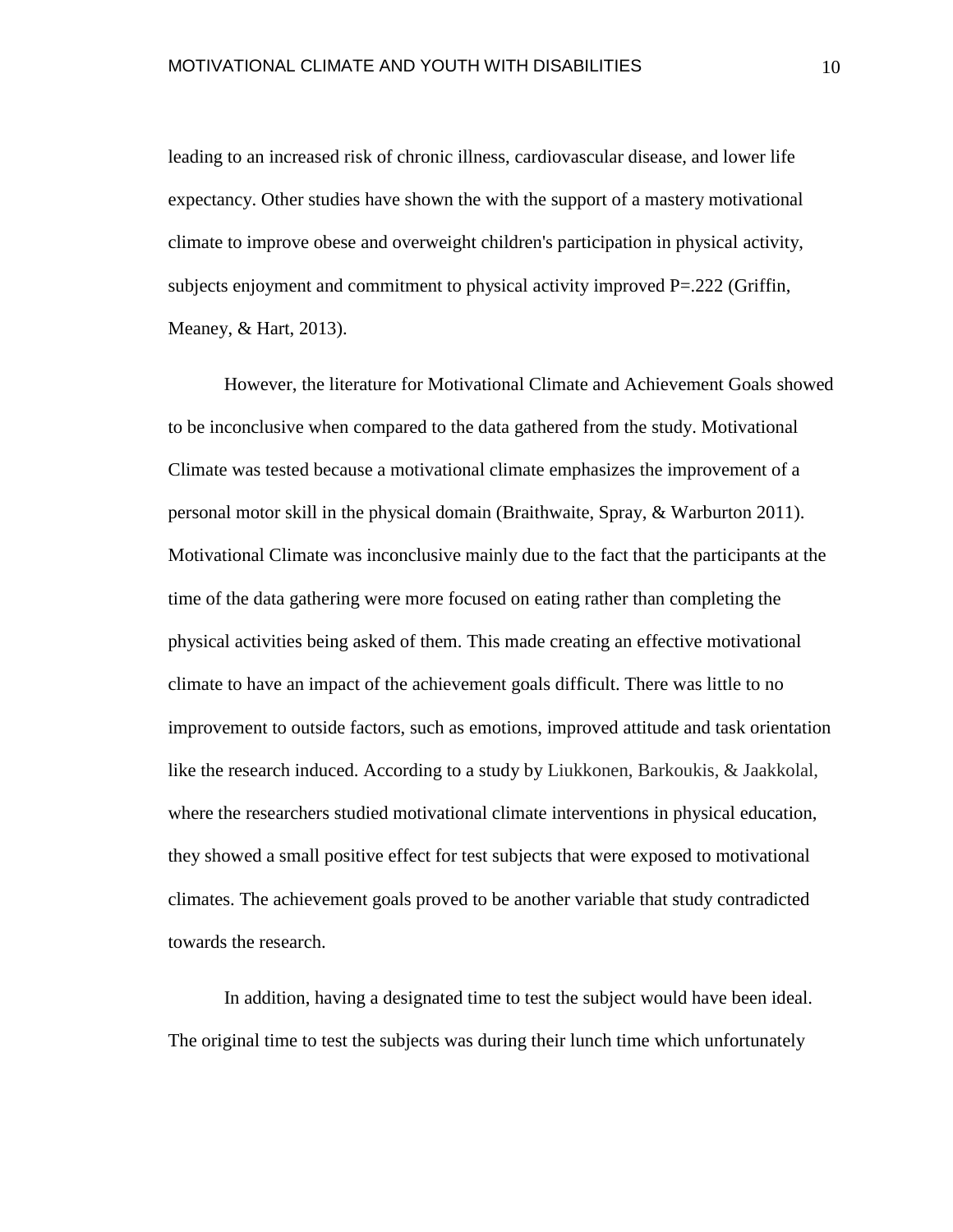turned out to be poor planning seeing that a majority of the subjects either did not have the energy to participate in the study or were not willing to participate in the study. By setting a more appropriate time to pull the students out for their trials (i.e. immediately after the warm-up routine) participants may have a higher willingness to participate in the study rather than being asked to take time out of their lunch time to do so. One study, that looked at behaviors towards physical activity in children grades K-2, showed that regularly scheduled physical activity during their designated physical education time, rather than it being break time or recess time, had an increase of steps per minute (p=.002) (Wadsworth, Robinson, Rudisill, & Gell, 2013). By having participants, that already already had low motivation levels to begin with, shorten their break time lessened their likelihood of being more physically active over the course of the study.

#### **CONCLUSION**

<span id="page-14-0"></span>In conclusion, there needs to be further research done with a larger pool of participants to research a definitive conclusion. A positive motivational climate may still play role in a child with an intellectual disabilities successful attempts in completing a physical activity task. Having a larger pool to pull participants from as well as having a designated time and data recorder for each participant would aid in a more accurate reading. Further research needs to be done to prove any significant evidence that shows that a positive motivational climate through studies and analysis of literature.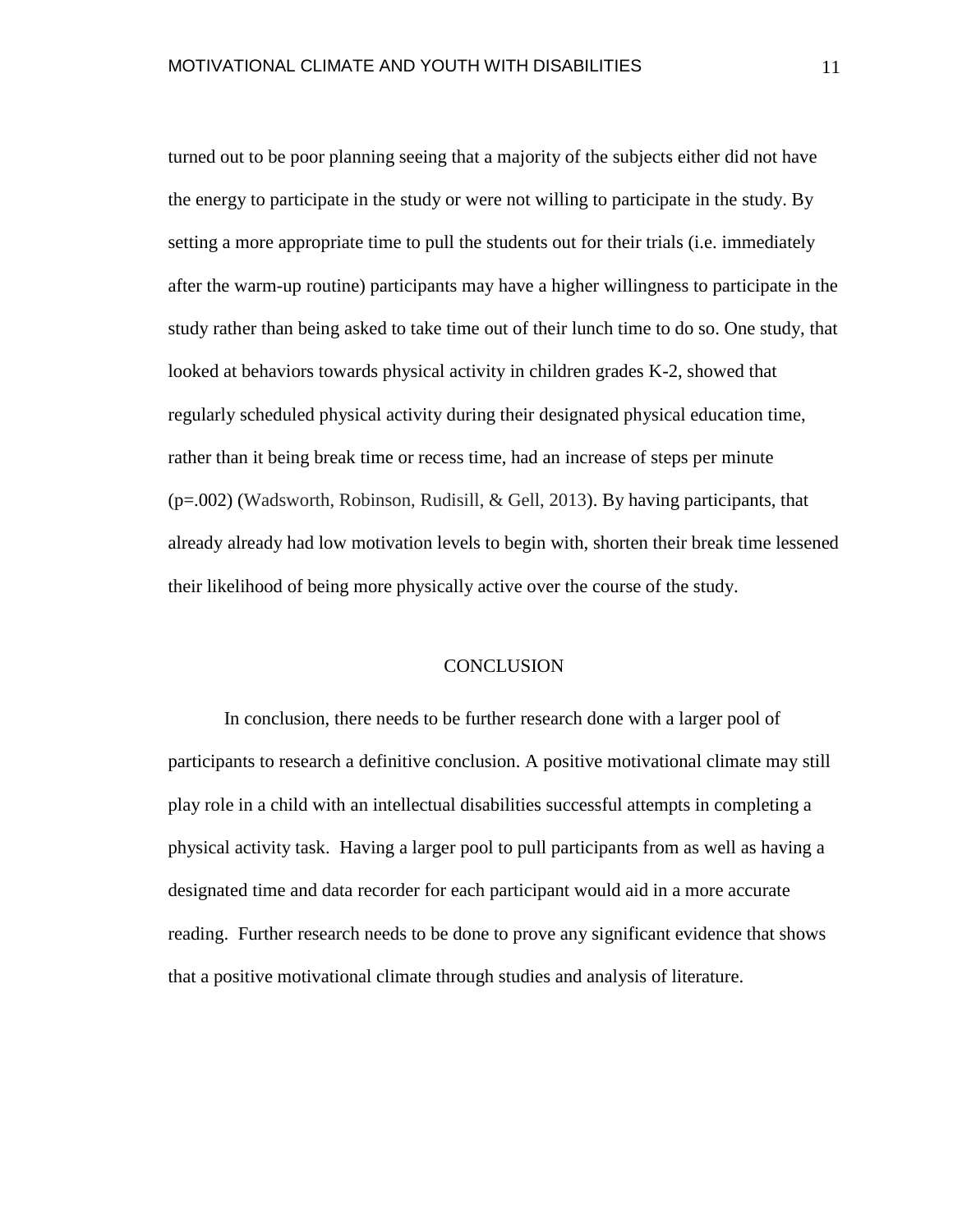#### REFERENCES

- <span id="page-15-0"></span>Braithwaite, R., Spray, C. M., & Warburton, V. E. (2011). Motivational climate interventions in physical education: A meta-analysis. *Psychology of Sport and Exercise,* 12(6), 628-638.
- Casebolt, K. M., & Hodge, S. R. (2010). High school physical education teachers' beliefs about teaching students with mild to severe disabilities. *Physical Educator,* 67(3), 140.
- Fuchs, L. S., Fuchs, D., & Kazdan, S. (1999, September 1). Effects of peer-assisted learning strategies on high school students with serious reading problems. *Remedial and Special Education*, 20(5),309 - 318
- Griffin, K., Meaney, K., & Hart, M. (2013). The impact of a mastery motivational climate on obese and overweight children's commitment to and enjoyment of physical activity: a pilot study. *American journal of health education*, 44(1), 1-8.

Haughey, D. (2013). SMART goals. *Project Smart*.

Kanfer, R., & Ackerman, P. L. (1989). Motivation and cognitive abilities: An integrative/aptitude-treatment interaction approach to skill acquisition. *Journal of applied psychology*, 74(4), 657.

Langan-Fox, J., Armstrong, K., Balvin, N., & Anglim, J. (2002). Process in skill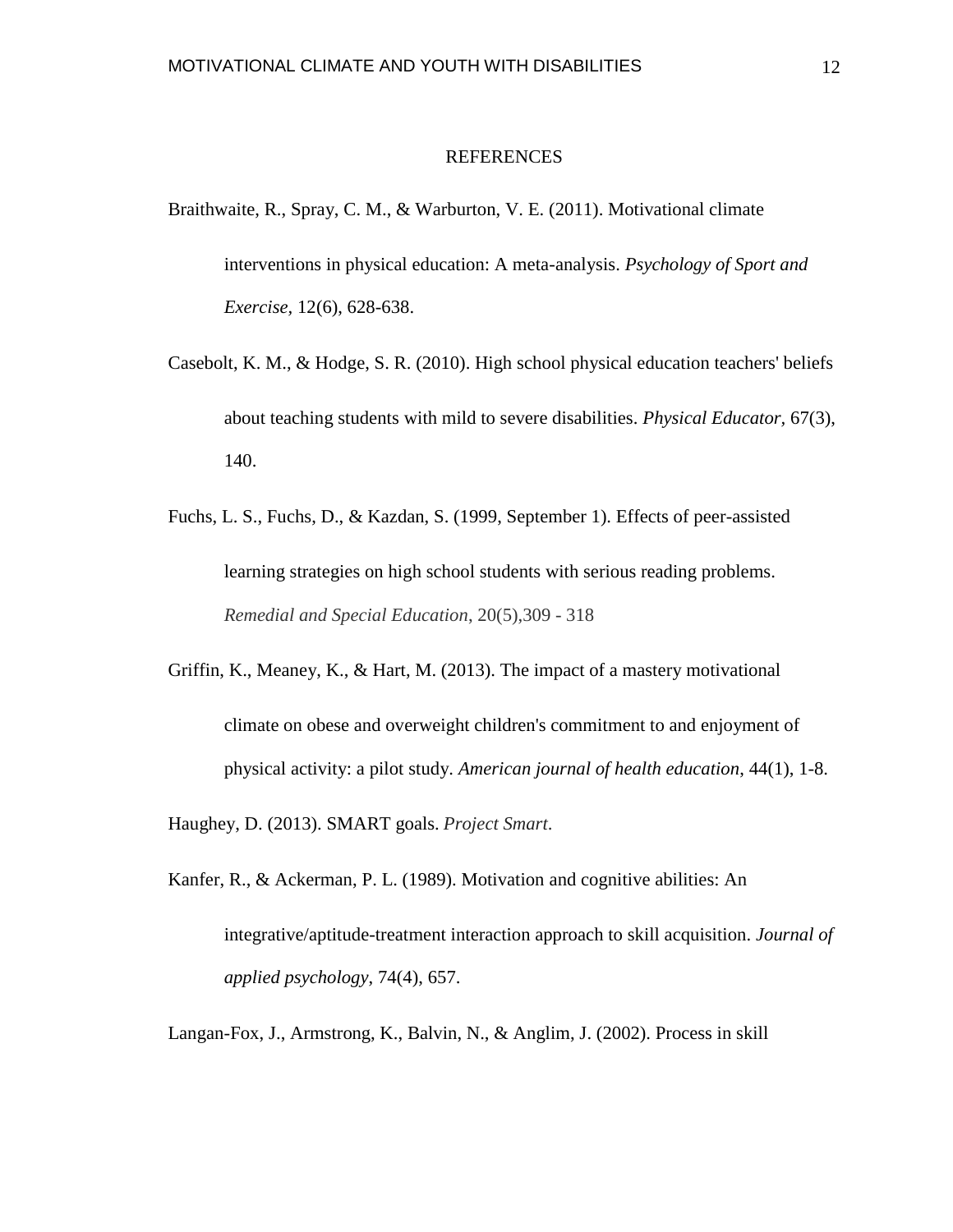acquisition: Motivation, interruptions, memory, affective states, and metacognition. *Australian Psychologist*, 37(2), 104-117.

- Liukkonen, J., Barkoukis, V., Watt, A., & Jaakkola, T. (2010). Motivational climate and students' emotional experiences and effort in physical education. *The Journal of Educational Research*, *103*(5), 295-308.
- Lochbaum, M., & Stevenson, S. (2014). Effects of achievement goals on perceptions of success and achievement emotions in minority children. *Kinesiology: International journal of fundamental and applied kinesiology*, 46(2), 202-209.
- Morgan, K., & Carpenter, P. (2002). Effects of manipulating the motivational climate in physical education lessons. *European Physical Education Review*, 8(3), 207-229. Newell, K. M. (1991). Motor skill acquisition. *Annual review of psychology*, 42(1), 213-237.
- Sothern, M. S., Hunter, S., Suskind, R. M., Brown, R., Udall Jr, J. N., & Blecker, U. (1999). Motivating the obese child to move: the role of structured exercise in pediatric weight management. *Southern Medical Journal*, 92(6), 577-584.
- Robertson, J., Emerson, E., Baines, S., & Hatton, C. (2017). Self-reported participation in sport/exercise among adolescents and young adults with and without mild to moderate intellectual disability. *Journal of Physical Activity and Health*, 20, 1-8.